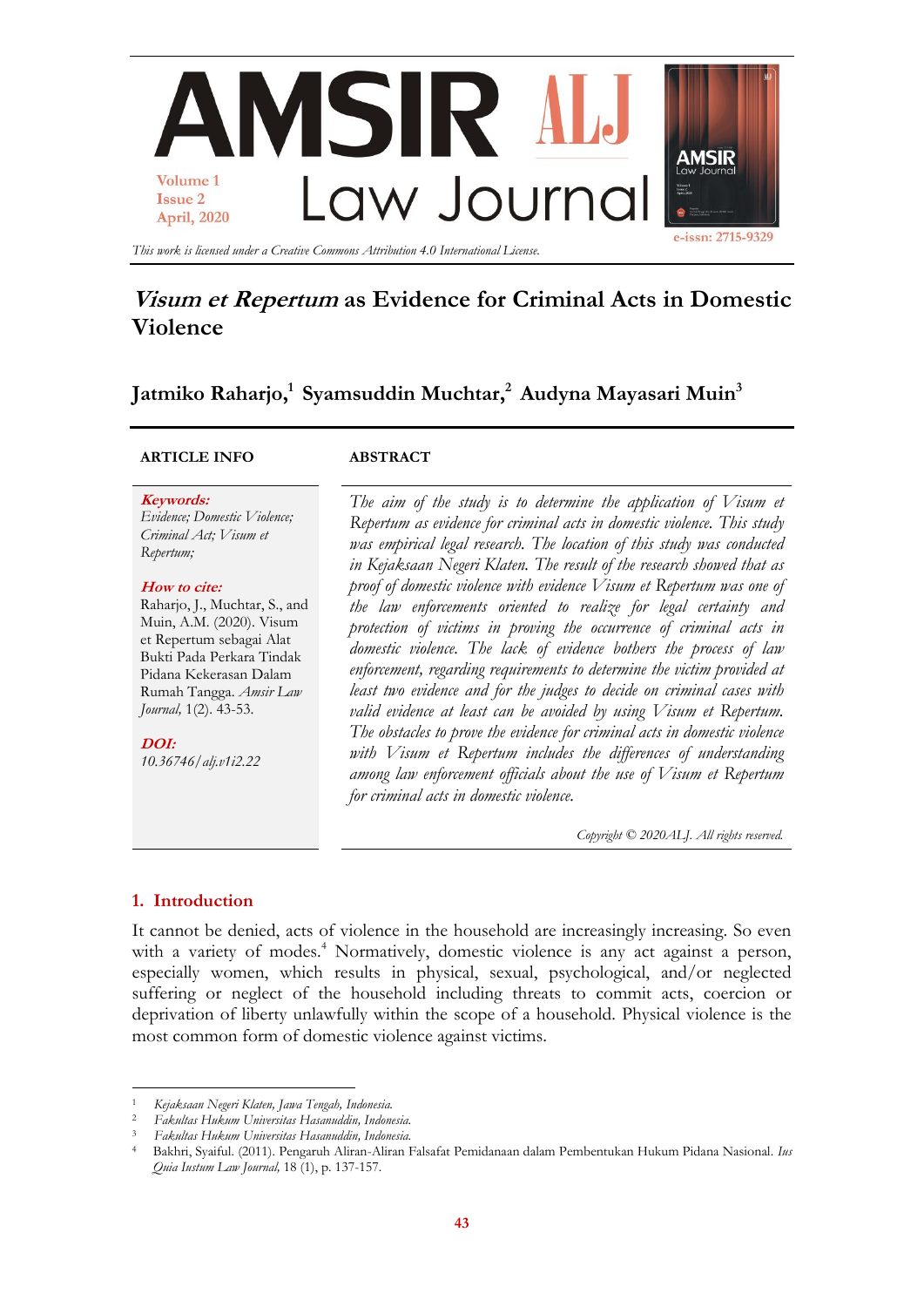Day by day, it cannot be denied that domestic violence increased and it has a variety of modes. Normatively, domestic violence is any acts against a person especially women that can affect physical, sexual, psychological, and/or neglected households including the threats commit acts, coercion or deprivation of freedom against the law within the household scope. Commonly, physical violence is the most violent in the household for the victims.

From the aspect of proof and law enforcement, this form of violence is also quite simple because it can be proven with evidence in the form of information on the results of post mortem (visum). Likewise, sexual violence or neglect of households is relatively the same as physical violence. However, it is not the same as a form of violence in the form of psychological violence. Based on proof and law enforcement aspects, this violence is also quite simple because it can be proven by using the evidence such as the result information of postmortem. Likewise, sexual violence or neglected household is relatively the same as physical violence. However, it is not the same as the physical violence form. Psychological violence is an act of verbal torture (such as insulting, saying rude and dirty words) which can decrease self-confidence, excessive fear, loss of ability to act and helplessness. When the psychological violence happened many times then it can affect the victim to be a dependency on the perpetrators even though the perpetrators suffer victim. On the other hand, psychological violence can also trigger revenge for victims.<sup>5</sup>

The definition of psychological violence (Article 7 of PKDRT Constitution) is an act that affects fear, loss of self-confidence, loss of ability to act, helplessness, and/or severe psychological suffering for a person. Provisions for criminal psychological violence in households are regulated in Article 45 of no.23 2004 Constitution (PKDRT Constitution), which emphasizes:

- (1) Every person who commits an act of psychological violence within the household scope as referred in Article 5 letter b is convicted with a maximum imprisonment of 3 (three) years or a maximum Rp.9,000,000.00 (nine million rupiahs).
- (2) In the case of acts as referred to paragraph (1) it is committed by a husband against a wife or vice versa which does not cause illness or obstruction to carry out occupational positions or livelihoods or daily activities is convicted maximum imprisonment of 4 (four) months or a maximum of Rp.3,000,000.00 (three million rupiahs).

Related to the violence, two aspects become a problem in law enforcement, first; it relates to the evidentiary process in violence which is carried out with physical and psychological violence. In many cases, the violence for wives in the household is not identified or reported as a victim, while it is often released from the bondage of existing law. Besides, the punishment for perpetrators is relatively low from the existing. We realize that the victims of this violence are mothers, brothers, sisters, and the closest people in our lives. Then, the families who argue with the struggle of the household can oppose if the dominant male perpetrators.

Many cases involve men as the perpetrators of violence because men are frustration, guilt, depression, and so on. Generally, the men realize that they have done a mistake by hurting their wives and families. Feeling sorry and guilt are usually shown after they did a mistake. However, it usually repeated as a spiral of violence cycles. On the other hand, the

**.** 

<sup>5</sup> Santoso, Topo. (2002). *Teori Kekerasan*. Jakarta: Ghalia Indonesia, p. 44.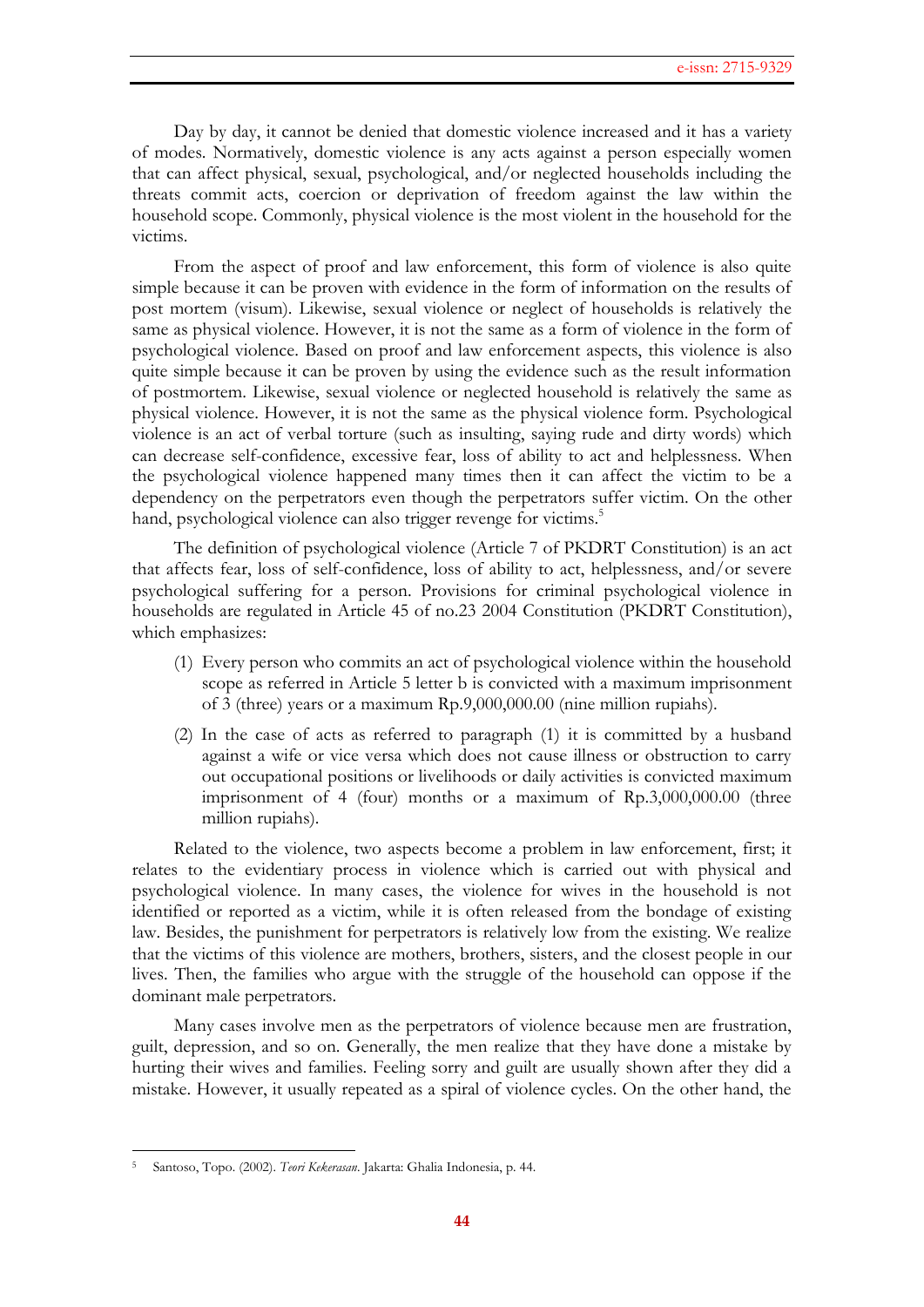victim will feel immune. But at the same time, it usually depends on perpetrators' history in the past about their violence from other people also.<sup>6</sup>

The elimination of domestic violence is a guarantee given by the government to prevent domestic violence, to follow up on domestic violence and to protect victims in the household. Protection is needed to give protection that is affected by family, advocates, social institutions, police, prosecutors, courts or other parties temporarily and the determination of the court.

Investigators, Public Prosecutors and Judges in the field of education, prosecution, and examination in court, are not released from other sciences in their respective fields. One of them is Judicial Medicine or Forensic Medicine. Judicial Medicine is the use of medical science for the benefit of the court which must greatly assist the police, prosecutors, and judiciary to solve all matters that can only be solved by the knowledge.

Related to domestic violence, the evidence is the central point to solve the problems. The purpose of evidence is to look for the truth and not to find a fault with others. This evidence is carried out in the interest of the judge to decide the case.<sup>7</sup> Thus, the main point is to prove the concrete event, by having the evidence, the judge can describe in his mind what exactly really happens without seeing with his won eyes in the real event to the judge can gain the confidence to decide the case.

To prove domestic violence is not as easy as proving other violence in which the time of violence is not too far from the trial, so it is easy to be proven. Proof of domestic violence is visible, for example, victims of beatings or rape can be proven by witness testimony and supported by Visum et Repertum. While psychic violence such as mental, spiritual and mental can be proven through *post marten et psychiatric*.

At the practical level, many reports related to domestic violence in the form of violence, but the incidents of violence are carried out far from the time of reporting, so the one-sided statement is not enough to prove the existence of a criminal offense. In this case, *Visum et Repertum* is a role to help the judge in meeting the minimum limit of two pieces of evidence and the judge's conviction to decide the case as fairly as possible.

# **2. Method**

1

This research is empirical legal research.<sup>8</sup> The location of the study was conducted at Kejaksaan Negeri Klaten. The selection of location was based on the consideration that in this location was commonly domestic violence. It is the form of physical, psychological, and sexual violence. The data obtained both primary data and secondary data by logical deduction (syllogism) is an analysis shown by the data in following the theoretical basis for understanding the nature of facts or symptoms that apply both positive and normative. Descriptively, it elaborates, describes, and explains with the problems that are closely related to this study.

<sup>6</sup> Wahid, Abdul. (2001). *Perlindungan Terhadap Kekerasan Dalam Rumah Tangga.* Bandung: PT. Refika Aditama, p. 22.

<sup>7</sup> Setiawan, A., Rifai, E. and Warganegara, D., (2018). Analisis Kriminologis terhadap Kejahatan Penipuan dengan Modus Pemalsuan Identitas. *Jurnal Poenale*, 6 (5), n.p.

<sup>8</sup> Butarbutar, Elisabeth Nurhaini. (2018). *Metode Penelitian Hukum (Langkah-Langkah untuk Menemukan Kebenaran dalam Ilmu Hukum),* Bandung: PT. Refika Aditama, p. 95.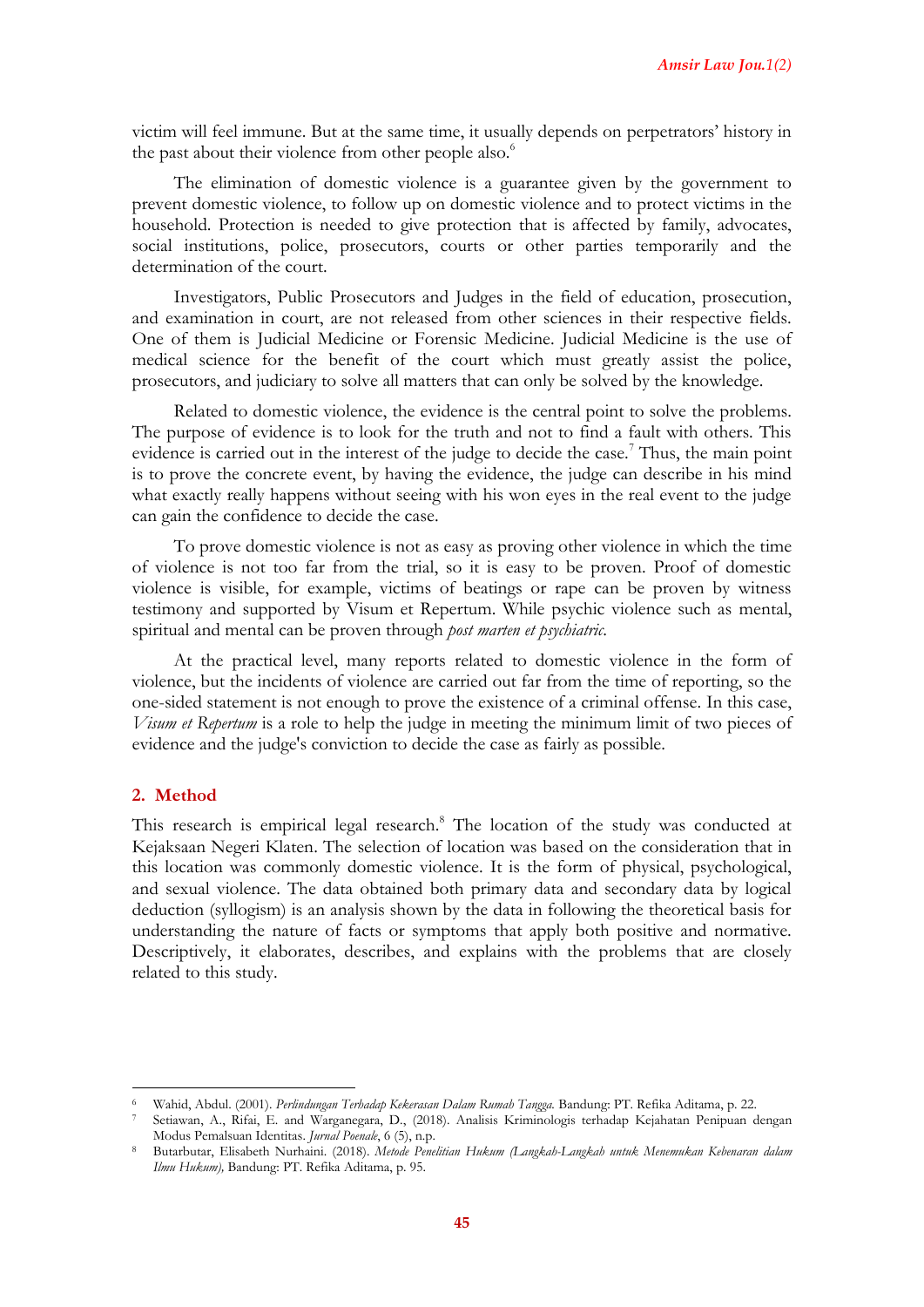# **3. The Proof of Criminal Acts in Domestic Violence with Visum Et Repertum Evidence**

The efforts to reveal the problems in domestic violence are commonly difficult to expose. Because the domestic violence tends to do in close are so that there was no witness to know the facts while in the evidentiary process is prioritized to reveal a criminal act. The investigators and public prosecutors, they need to have the evidence. At least, there are two pieces of evidence to proceed with the case at the trial level, likewise, the judge must decide by knowing the valid evidence with the judge's conviction. The attorney and police have a role to collect the evidence, they will give the best efforts to find the evidence that is used for instance the use of technological science in law enforcement efforts, one of them is medical science.

*Visum et Repertum* has absolute strength in proving certain cases such as domestic violence. The strength of *Visum et Repertum* has been regulated in Article 184 KUHAP including the evidence of expert statement. *Visum et Repertum* can have two absolute power but it must be balanced with other evidence so that it can be as the evidence that the suspect has committed a criminal act or not and it is suitable with the contents of Article 183 KUHAP.9

The power of *Visum et Repertum* means as the evidence of letter to reveal criminal acts as following:<sup>10</sup>

- 1) *Visum et Repertum* is evidence that has absolute strength and it is important to use in proving that there is the criminal act. *Visum et Repertum* is categorized as the letter evidence in article 187 KUHAP alphabet a, b, and c stated that letter is perfect evidence. Because the letter is an authentic deed that was formally made based on the procedure stipulated by the constitution. As evidence in the trial, the letter has no binding evidence.
- 2) *Visum et Repertum* is the evidence that cannot be used without the other evidence to support it so that *Visum et Repertum* cannot be as evidence that stands alone. By existing of *Visum et Repertum* only, it cannot be a reason that a person has done the criminal acts. This is suitable with the minimum principles as proving that is in Article 183 KUHAP. The provisions in Article 183 of the Criminal Procedure Code have a close thing with Article 185 paragraph (2) of the Criminal Procedure Code which stated that the presence of a single witness in a trial is not enough to prove the existence of an error in the accused.

The existence of *Visum et Repertum* is needed by investigators to reveal the existence of criminal acts for someone. The conclusion of a doctor who is an expert in knowing the type of injury or bruising and the objects is used in conducting the crimes. Those things believe to real evidence as long as no other evidence can weaken the doctor's opinion. In this case, the doctor is an authorized official so that *Visum et Repertum* is the only evidence in that case. To determine the prover of *Visum et Repertum* to reveal criminal acts by matching *Visum et Repertum* with the information by witnesses so it can be concluded that can be made into consideration by judges in determining the criminal acts or not and also determining the defendant's mistakes at the court.

However, in the judge's judgment to access the legal power of *Visum et Repertum* must also look at other evidence, it is not only *Visum et Repertum* so that the witness' information

 $\overline{a}$ 

<sup>9</sup> Idries, Abdul Mun'im and Tjiptomartono, Agung Legowon. (2015). *Penerapan Ilmu Kedokteran Forensik dalam Proses Penyidikan*. Jakarta: Sagung Seto, p. 135.

<sup>10</sup> Hiariej, Eddy O.S. (2012). *Teori & Hukum Pembuktian*. Jakarta: Erlangga, p. 52.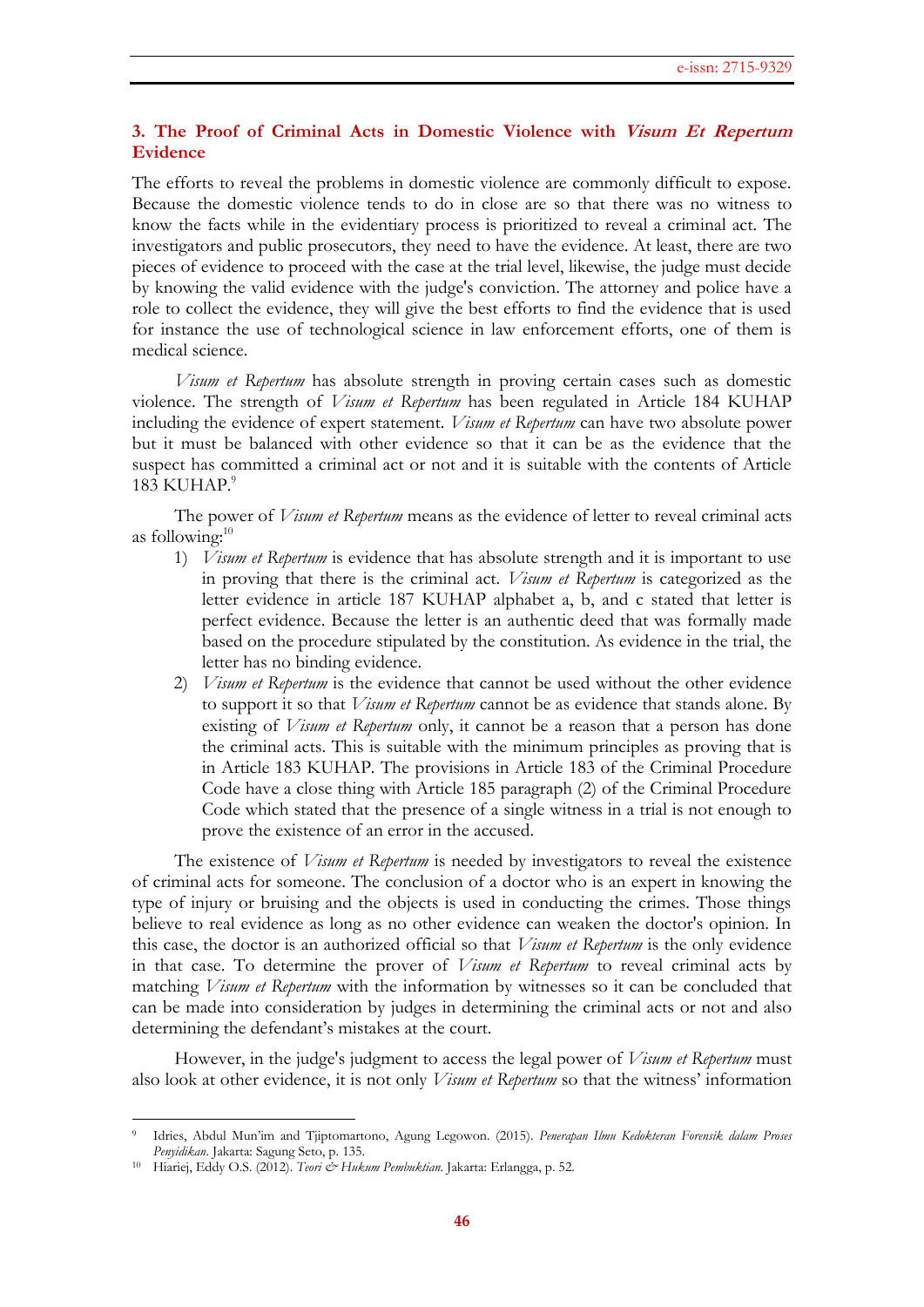is related to the information that contained in the contents of *Visum et Repertum*. <sup>11</sup> Based on the results of the author's interview with Anik Dwi Hastuti as the Functional Prosecutor at Kejaksaan Negeri Klaten, on January 7, 2020, stated that:

*"Visium et Repertum is used to prove about "the violence on the article is charged/threatened in domestic violence, even the element of "violence" in the form of physical violence, psychological violence, and sexual violence. Visum et Repertum is needed to prove the domestic violence because in article 184 of KUHAP that post marten is one of the letter evidence and it is suitable with the expert's statement. Based on the defendant's statement will be as evidence to help the judge to decide the cases."* 

While Aby Maulana as the Functional Prosecutor at Kejaksaan Negeri Klaten urged that the biggest problem to handle domestic violence is the evidence to support the case. He gave an example that to prove the evidence for physical violence that there must have post marten. In fact, post mortem (visum) is only showed the last evidence that is done by the perpetrators. "It is only scuffed meanwhile she was beaten for three months." Therefore, the information of the case must state clearly and completely about when and what the violence is experienced by the victim. "The evidence of post mortem (visum) is not only the evidence in the case." Besides, most of the violence in domestic violence is psychological violence. The problem is not easy to prove physical violence. The only way to prove is an expert's information for psychological violence. Therefore, he recommended that the information of psychology should be added in the case.

Aby Maulana is a Public Prosecutor who often handles domestic violence, he stated that:

"*The difficulties to prove the domestic violence because the victim is mediated with her husband on the policy level so that the case was not followed up by the attorney. But in cases of psychological violence, the cause is different. The police who give the case is commonly difficult to collect the evidence. Moreover, the psychological violence causes victims of depression so they do not want to be present at the court and also do postmortem in the hospital."*

Similarly, Imene Ofri Layuk as the protection of women at Pusat Pelayanan Terpadu Pemberdayaan Perempuan dan Anak (P2TP2A) Kota Makassar stated that post-traumatic stress is divided into a form of re-experiencing the traumatic events as a shocking sport that occurred of a revolution or stimulation of environment. The repeated experience of trauma is evidenced by recurring and interesting memories about the event, or repetitive dreams, or the sudden emergence of interactions and feelings like the event reappeared. It is followed by the out responses after a few moments of trauma, namely decreasing interest in life activities, feelings of alienation from others, and low feelings. Besides, it is high vigilance or easily shocked, sleep, quilty from death, memory and concentration difficulties, self-avoidance activities that it increases traumatic memory, and the effects of changes faced in situations that it needs to help. Then, it is difficult to obtain information about the events of domestic violence that the women experienced.

To prove of psychological violence in domestic violence is not as easy as proving physical violence. In contrast to the evidence in physical violence that is visible, for example, is the victims of beatings or rape can be proven by witnesses and expert information.<sup>12</sup> While psychic is soul, spiritual and mental as well as a mental illness that can only be felt by the victim itself. Because of the wound or pain, it is not the body or physical

 $\overline{a}$ 

<sup>11</sup> Ilyas, Amir. (2012). *Asas-Asas Hukum Pidana*. Yogyakarta: Rangkang Education Yogyakarta & PuKAP-Indonesia, p. 21.

<sup>12</sup> Santoso, Topo. *Op.Cit.*, p. 32-33.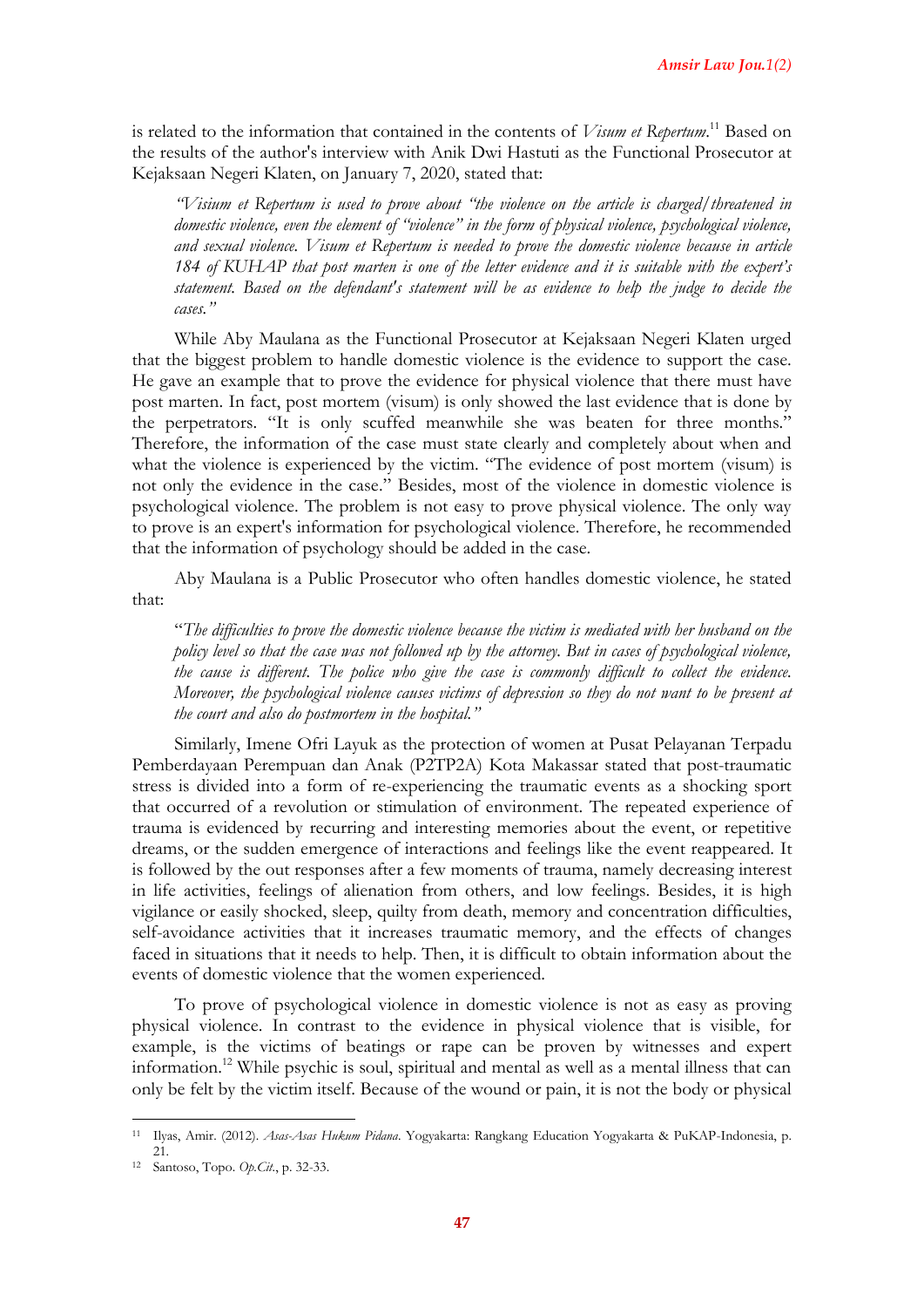person, but it is the mind, soul or spirit. Victims of psychological violence experienced traumatic, difficult to talk and tell the real situation. The victim is shame and fear because the household is very personal for each family. The perception of the family problem is a disgrace that must be kept from other people who are not members of a family's household.

The difficulties in proving, it may not be an excuse for law enforcement officials in carrying out the process of law enforcement, especially if someone is convicted while proving is not done anymore. The constitution No.4 of 2004 focuses Judicial Power Article 6 paragraph (2) which stated that:

*"No one can be convicted of a criminal act except the court can. Because of the legal evidence is based on a constitution that has a conviction for someone who is deemed responsible and it has been guilty of an act charged with himself."*

With the provisions of the constitution above, then in the process of settling criminal cases of psychological violence, law enforcers are obliged to collect evidence and facts regarding criminal cases that are handled as completely as possible. However, an effort to obtain the evidence needed for examining a criminal case. In case, the law enforcers are faced with a problem or certain thing that cannot be solved by themselves because the problem is beyond their ability or expertise.

This happens in the settlement of cases for domestic violence in the form of psychological violence.<sup>13</sup> In such a case, the assistance of an expert is very important to find the complete material truth for the law enforcers.

One of the ways is having a statement containing *Visum and Repertum* letter by officials who have the authority to make or issue the *Visum and Repertum* letter. So that Polri investigators in their duties as investigators are based on the previous *Visum and Repertum* to make sure that she has been a victim of the household. This description becomes a valid proof of evidence to prove the truth that is truly legal according to the law that has been carried out with violence related to the coverage of psychological violence.

Another important information in the Indonesian Criminal Procedure law is from judicial medical or psychiatric that is required to discover the victim's situation and the mental state of the suspect, perpetrators, and witnesses. The revealed facts from the inquiries and investigations will be easier explained with the report that is given from the judicial doctor that is called *Visum et Repertum* (VeR/Post Mortem) for something in physical form or VeR form to state mental. Visum et Repertum consists of several types, those  $\arctan 14$ 

- 1) Visum et Repertum for the victim (alive).
- 2) Visum et Repertum for the deceased victim.
- 3) Visum et Repertum Examination in the crime scene.
- 4) Visum et Repertum for exhumation.
- 5) Visum et Repertum related to age.
- 6) Visum et Repertum for psychiatric.

 $\overline{a}$ 

Visum et Repertum (VeR) is a written report made by the doctor under written request officially from the investigator about medical check-up on someone alive or

<sup>13</sup> Fanani, Estu Rakhmi. (2018). Undang-Undang Nomor 23 Tahun 2004 Tentang Kekerasan dalam Rumah Tangga; Antara Terobosan Hukum dan Fakta Pelaksanaannya. *Jurnal Legislasi Indonesia,* 5 (3), p. 1-8.

<sup>14</sup> Singh, H. Amar. (2010). *Ilmu Kedokteran Kehakiman*, Medan: Universitas Methodist, p. 9-10.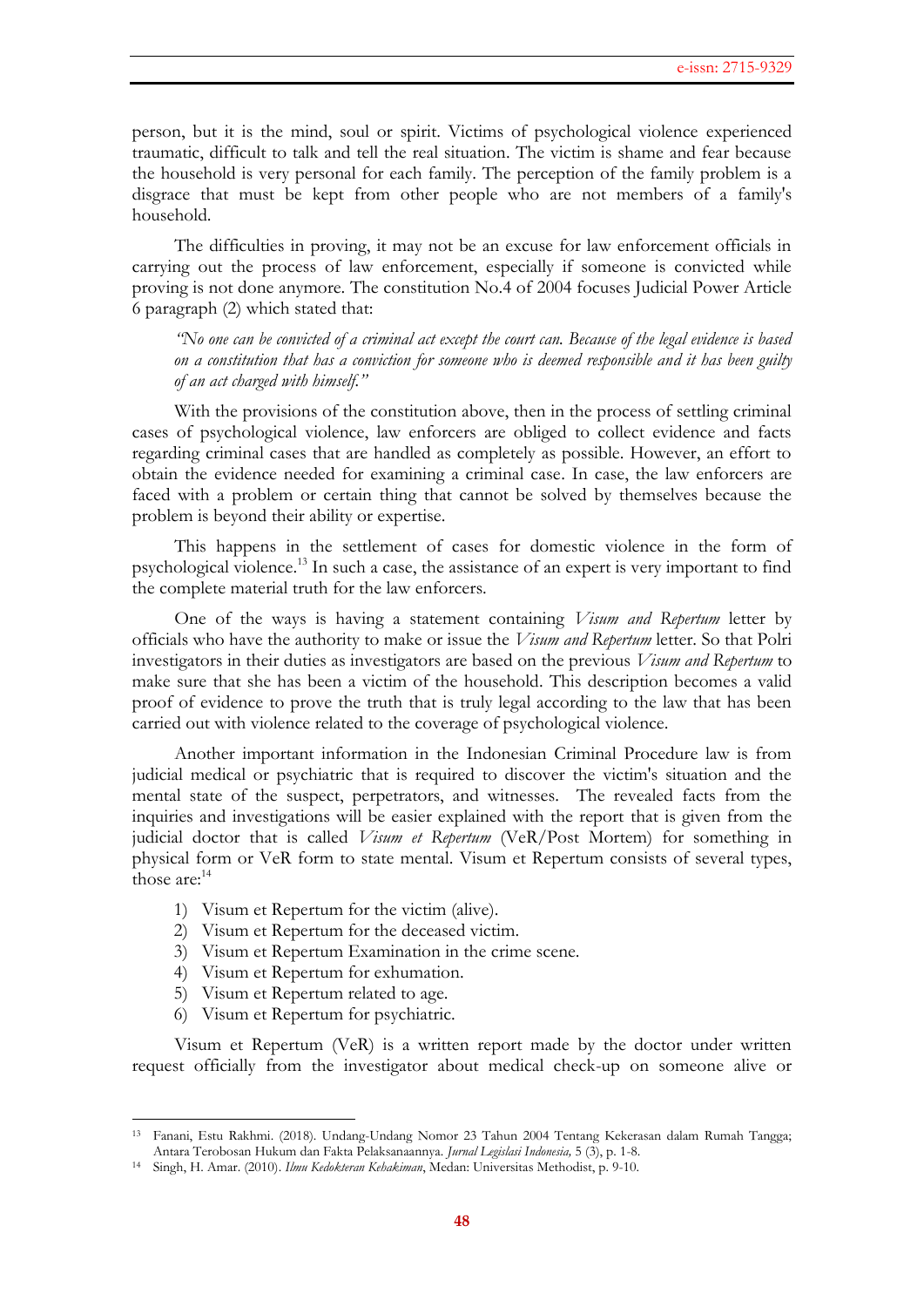deceased or part of human bodies from the discovery and its interpretation, under the vow and for justice interest.

Psychology in law is a psychology practical application in law such as a psychologist who is invited to be an expert witness in the court. Psychology in law consists of psycholegal research means research about an individual related to the law such as the judge, the prosecutor, and the defendant. The relation of psychology in law between the law and psychology is more abstract, the law acts as a behavior determinant. The issue under review is how society affects the law and vice versa. Forensic Psychologists can help the place to assess to portray the suspect's mental health.<sup>15</sup>

In some cases, the victims who have severe trauma refuse to tell their experience. The forensic psychologist can help the police in digging information from the victims, for example, to make children or women who are victims of violence feel comfortable and open to tell their experience. It is related to the Psychiatric Visum et Repertum for domestic violence cases, the author interviewed Aby Maulana as Functional Prosecutor on Klaten Domestic Prosecutor Office, it is stated that:

*"Visum et Repertum in domestic violence has an important position to prove the crime. On the psychological violence, in the form of behavior that causing fear, losing self-esteem and capability to act, powerless, and or suffering of severe trauma should be followed up by law enforcement. To increase the evidence instrument and strengthen the investigation, law enforcement can ask the expert (psychiatrist/psychologist) opinion about this psychological violence. This occurs because the Police and the Prosecutor who investigates do not have judicial legitimacy and scientific information to determine exactly the form and the cause of this psychological crisis. It is the doctors who have judicial legitimacy and scientific information to make such post mortem (visum). Through the result to the victim in form of Visum et Repertum, so the prosecutor can sharpen the sue and apply articles especially in criminal cases in psychological violence, even the prosecutor or the judge can imagine how the evidence situation when the crime happens after study the content from Visum et Repertum."*

Related to the small amount of the reported cases in the court on domestic violence, the author interviewed Widayati as the prosecutor, stated:

"*The reporting case in the court often has an obstacle especially due to the witness withdraw the report. Besides, the other issue is lacking in evidence instruments. The prosecutor often prepares the Visum et Repertum on domestic violence. This is due to the same case in the past, the judge in the court presenting an expert witness, a mental health doctor, to prove that there is psychological violence. However, the witness's condition when being investigated is excellent mentally. This becomes a foundation for the prosecutor to prepare Visum et Repertum evidence before entering the court."*

The author infers that Visum et Repertum as an evidence instrument is supposed to be prepared first before entering the court. The mistake of the settlement of this domestic violence is there is no mental examination as soon as possible. It is concluded that when the examination is applied, the victim's mental health condition is stable or excellent. The improvement of the victim's mental health is caused by the time during reporting the case, the victim is led to rehabilitation at Rehabilitation House for Women and Children for domestic violence. Based on the author's observation, Visum et Repertum is an absolute evidence instrument in any domestic violence case. The judge in charging domestic violence cases use Visum et Repertum as an evidence instrument.

 $\overline{a}$ 

<sup>15</sup> Sianturi, Richard, Nur Rochaeti, and Budhi Wisaksono. (2017). Studi Kriminologis Penanggulangan Tindak Pidana Kekerasan Dalam Rumah Tangga di Polrestabes Semarang. *Diponegoro Law Journal,* 6 (1), p. 1-13.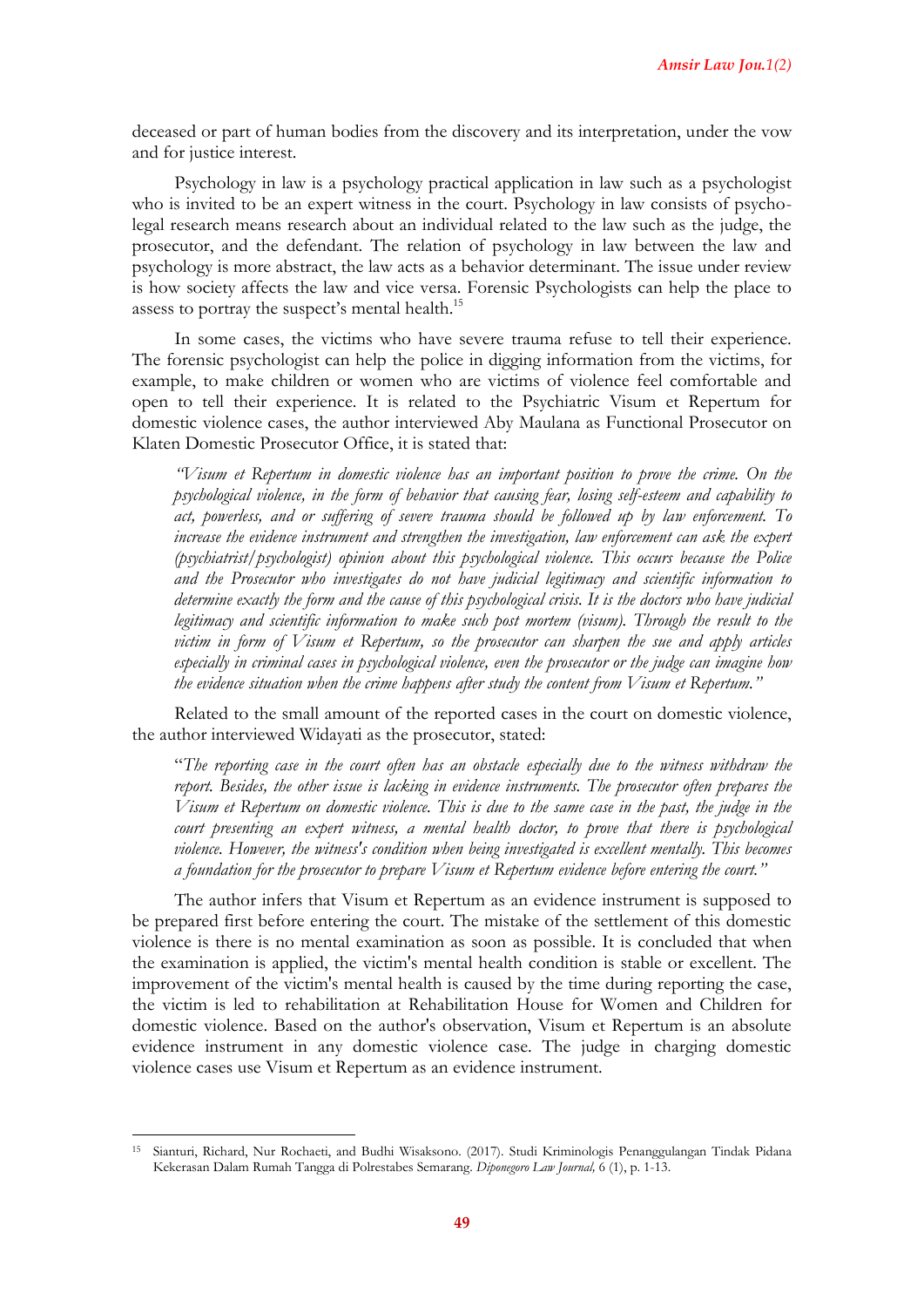The Visum et Repertum evidence is categorized as a letter of evidence. This matter is based on what is written on the Article 187 KUHAP (Indonesia Law of Criminal Procedure) states that on section (1) letter C, made on the officer's vow or strengthened with the vow is:

- 1) Minutes and other letters in an official form made by the public official in authority or made in front of him, which contains information about the events occurred or heard, seen, or experienced by himself, accompanied by clear and explicit reasons about the information;
- 2) Letters made according to the provisions of the legislation or letters made by the officials regarding matters that are included in the procedures that become their responsibilities and intended to prove a particular situation;
- 3) Statement from an expert which contains an opinion based on his expertise about something or situation that is requested formally from him; and
- 4) Other letters can only be valid if there is a relation with the contents from another evidence instrument.

From the statement, it can be concluded that post mortem (visum) is a letter made by the officials and made on the official vow based on the provisions of the legislation. Hence, post mortem (visum) is categorized as a letter of evidence instrument. Thus, post mortem (visum) has a value in the court.

Visum et Repertum in this matter has a role that can be included as an evidence instrument as the result is an authentic evidence instrument that proves that domestic violence occurs, causes of the violence, identify the bruises or wounds caused by an object, and how big the wound is and to prove the truth to the judge that there is a cause-effect relationship and later can be concluded as a consideration in making decision helped by doctors and experts. The Visum et Repertum evidence in Indonesia Law Criminal Procedure Code is not regulated specifically, including letter evidence and evidence instrument regarding Article 184 KUHP (Indonesia Law of Criminal Procedure).

The power of Visum et Repertum Law is absolute or perfect in a particular case such as domestic violence. Even though Visum et Repertum has the power to prove in an absolute way, but this instrument cannot stand alone as evidence in proving because it is regulated in Article 183 KUHAP. Hence, the post mortem (visum) is enough in proving a criminal case that has to follow by other evidence and related to the information from the witnesses.

The domestic violence regulation as one of a complaint offense has positive and negative impacts on the eradication of domestic violence. The positive impact is to make the victim considerate the impacts if the case continues or not. This complaint offense occurs to protect the victims and give a chance to settle the case. However, the negative impact is when the mediation occurs under pressure or some motivation from outside. Such mediation occurs only on the paper, but the peace in the household doesn't happen. Moreover, to those who are victims of domestic violence in psychological violence do not realize that they are abused mentally.

As there are so many repetitive reports that lead to the peace agreement, law enforcement is expected to respond to it seriously. Although the Domestic Violence Act technically does not provide restrictions on retraction of reports from the same victim, by taking the weak condition of the victim (especially women) into account, law enforcement must continue to handle the case and brought it further to the court. This is done by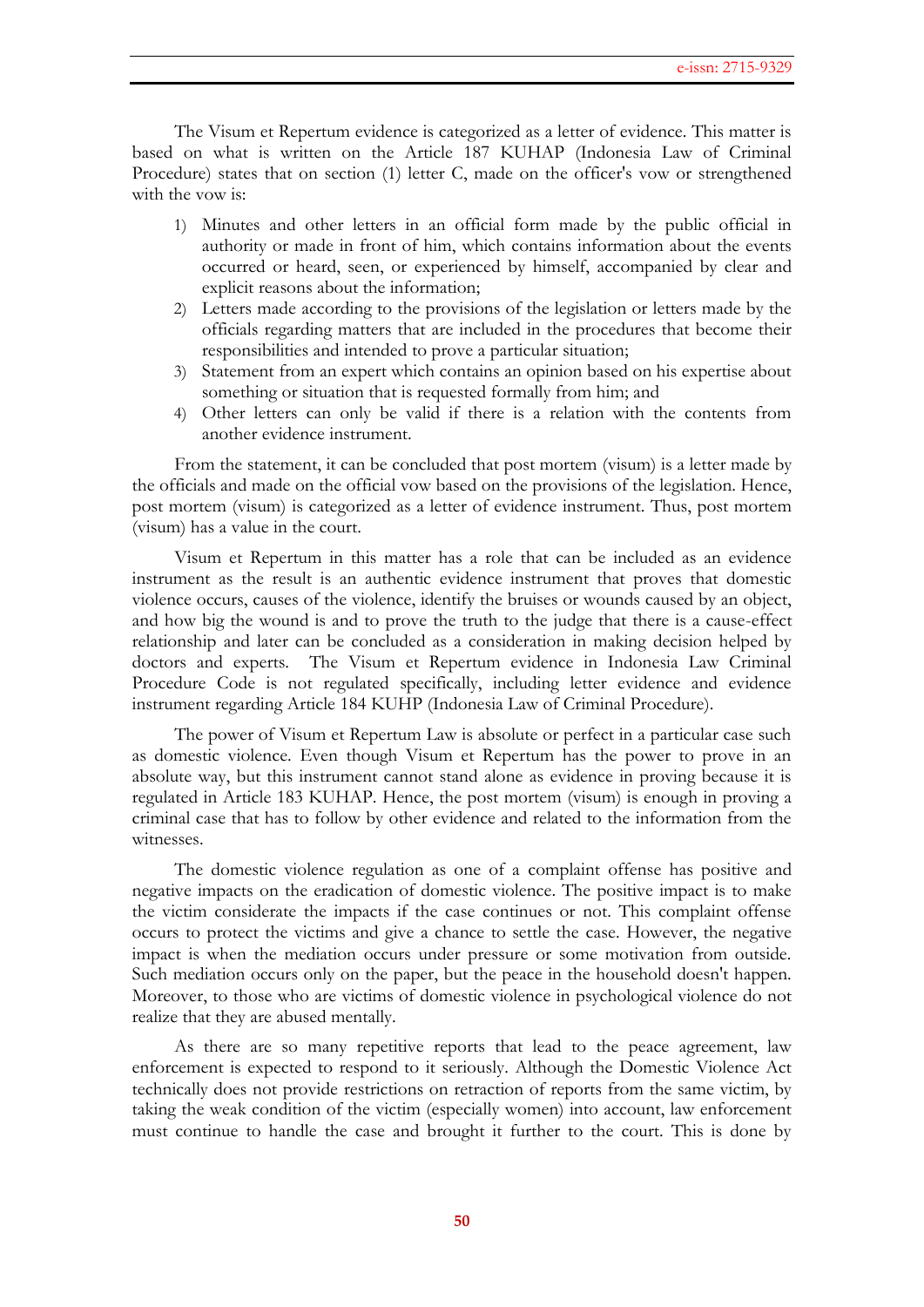considering that usually, a settlement only occurred because of pressure from outside and/or victim's fear.

The writer also found that proving such domestic violence still have its inhibiting factors, mainly because of the length of time happened between the event and the post mortem (visum), and it makes post mortem (visum) test result irrelevant. This was sated by Attorney, Anik Dwi Hastuti in an interview, January, 7<sup>th</sup>, 2020:

*"One of the obstacles of the evidentiary process is because the police received a report of psychological violence, not immediately conducting Visum et Psikiatrikum to the victim. The length of time happened between the event and the post mortem (visum), causing ineffectiveness of the post mortem (visum) report due to the victim already recovered mentally."*

The author believes that this condition is holding up the proving process. However, it can't be blamed because according to Domestic Violence Act, Government is the one that should seek the recovery of domestic violence victims as arranged in Government Regulation No. 4 of 2006 concerning about Implementation and Cooperation of Domestic Violence Victim's Recovery. Article 1 Number 1 PP no. 4 the year 2006 states that a victim's recovery is an effort to strengthen the victims so that they are more empowered, both physically and psychologically.

To anticipate this incident, law enforcement must become more careful when handling a psychological domestic violence case. Before carrying out rehabilitation for the victims, authorities must do some checks in the form of *Visum et Repertum* and/or *Visum et Repertum psichiatricum* or showing some medical records, so that in the proving process, post mortem (visum) reports can provide information as to how is victim's mental health at the time of violence. This is to speed up the law enforcement process because the reports will become effective.

The means of eliminating domestic violence continue to increase, but many not going through court. Based on obtained data, many cases are still reported to the police, and some are withdrawing the report and making a peaceful settlement. Some of it due to women feels weak as a wife and still need financial support from their husbands. This is a form of fear created by control of the husband, some of them still experienced violence even though they're having a peace.

Not only fear, anxiety and pressure too will always be haunting them. There is no freedom, humanity. They always hiding it. The wives sometimes not even realize that they are hurt psychologically. This can't be allowed, there must be some form of recovery for these women as a victim.

Cultural understanding is a factor too. Women still think that they are weak. Patriarchal culture is still established consistently, as this is still can be seen in the Marriage Law 1974 which clearly distinguishes the role and position between wife and husband. Article 31 section three clearly states that "husband is the head of the family and wife is the housewife." Article 34 sections one and two states: "Husbands are required to protect their wives and providing all the necessities of married life accordance in their capabilities and Wives must organize household affairs as well as possible."

It is seen that the law putting wives highly dependent on their husbands economically. It is not surprising to see that the laws are not giving any justice to women. Culturally men and women are placed in unequal power positions and the law legitimizes it. One day marriage law must be improved, the author hopes that the Law on Elimination of Domestic Violence can make victims know and aware that domestic violence must be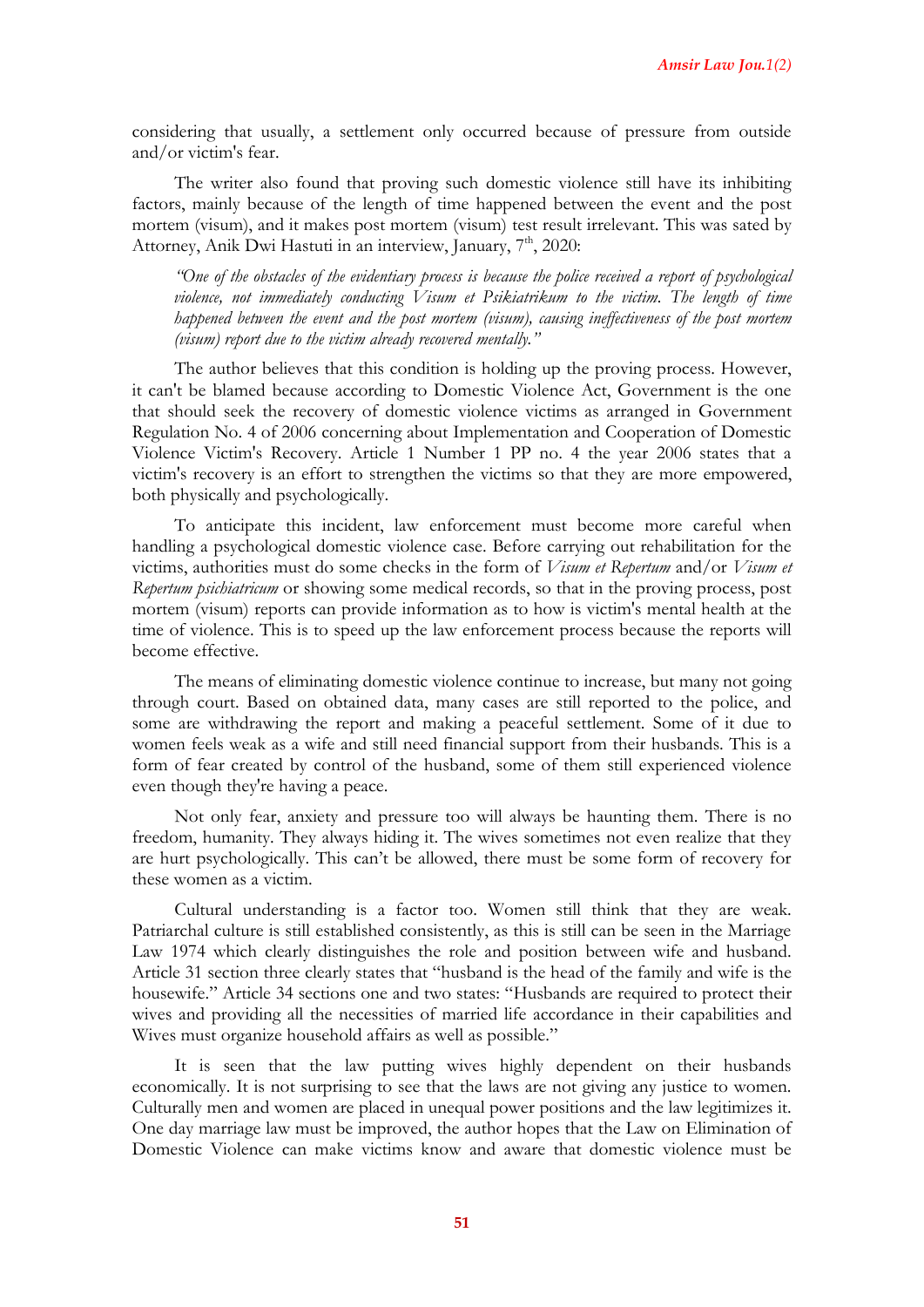reported to protect them, and of course massive understanding to change the cultural paradigm of the community regarding equality of gender rights.

## **4. Conclusion**

Proving domestic violence as a crime with evidence model *Visum e Repertum* is one form of law that giving a legal certainty and protection of victims to prove such crimes. The lack of evidence often making the investigation process difficult as to prosecute a suspect one must need at least two types of evidence as a means for judges to do so. This will be easy if we use *Visum et Repertum* as a type of evidence.

Given that the majority of domestic violence is carried out in a closed place and within the family, proving domestic violence sometimes becomes a difficult process. Therefore, to speeding up the investigation process, law enforcement officers such as police, asking victims to conduct a post mortem (visum) test as soon as possible as a way of anticipation of working the cases., or asking that there are some reports from the experts regarding the victim's condition. As there is a difference in understanding *Visum et Repertum* between law enforcement officers, the author suggesting that this type of evidence is crucial and considered as it is an expert testimony and report regarding the condition of the victims. Thus, *Visum et Repertum* is included as a type of report evidence.

#### **Acknowledgments**

I thank the editorial team of Amsir Law Jurnal for publishing my writing in volume 1 (2), April 2020.

### **References**

*Books with an author:*

Butarbutar, Elisabeth Nurhaini. (2018). *Metode Penelitian Hukum (Langkah-Langkah untuk Menemukan Kebenaran dalam Ilmu Hukum),* Bandung: PT. Refika Aditama.

Hiariej, Eddy O.S. (2012). *Teori & Hukum Pembuktian*. Jakarta: Erlangga.

- Idries, Abdul Mun'im and Tjiptomartono, Agung Legowon. (2015). *Penerapan Ilmu Kedokteran Forensik dalam Proses Penyidikan*. Jakarta: Sagung Seto.
- Ilyas, Amir. (2012). *Asas-Asas Hukum Pidana*. Yogyakarta: Rangkang Education Yogyakarta & PuKAP-Indonesia.

Santoso, Topo. (2002). *Teori Kekerasan*. Jakarta: Ghalia Indonesia.

Singh, H. Amar. (2010). *Ilmu Kedokteran Kehakiman*, Medan: Universitas Methodist.

Wahid, Abdul. (2001). *Perlindungan Terhadap Kekerasan Dalam Rumah Tangga.* Bandung: PT. Refika Aditama.

*Journal Article:*

Bakhri, Syaiful. (2011). Pengaruh Aliran-Aliran Falsafat Pemidanaan dalam Pembentukan Hukum Pidana Nasional. *Ius Quia Iustum Law Journal*, 18 (1).